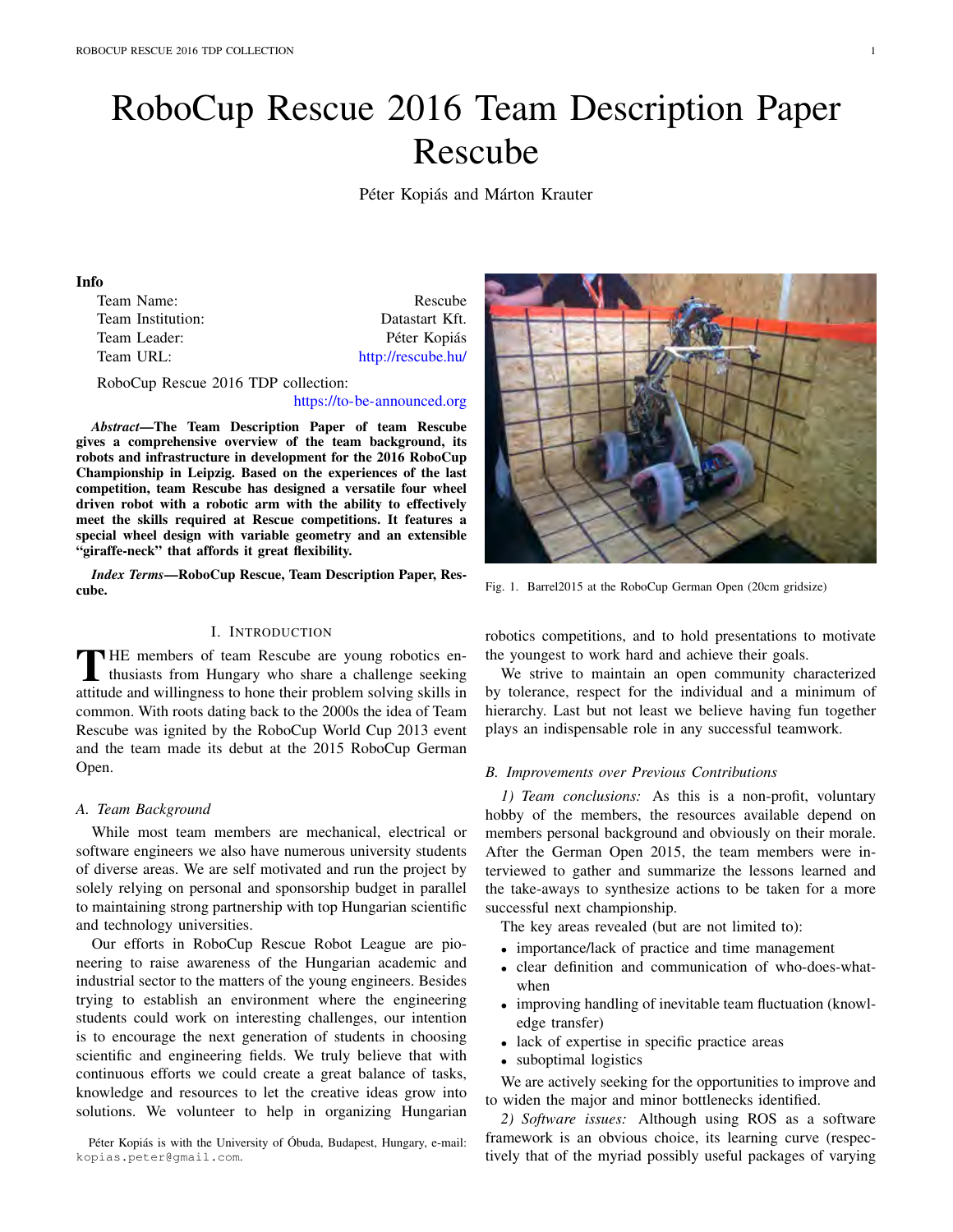

Fig. 2. Shape shifting in action

level of documentation) is steep, and we had to distinguish between the software modules we spend time/energy on. Based on the experience of the last competition it was clear that a unified software development environment is vital for the effective teamwork. This year we have put serious efforts to create a virtual development environment (using Vagrant and Ansible for configuration management) available to all team members at any time. As a result now we can have multiple virtual machines servers (also for the operator and robots computers) while all the configuration data is declarative and are contained in a version control system (git). The teamwide use of this development environment enables the new members to start contributing faster, use machines of each other's, and also helps keeping the software stack synchronised and centralises the management tasks to the senior members hands thus reducing maintenance costs. We have made plans to release the devops toolchain to the community, when it reaches the appropriate level of maturity.

In 2015, as a newcomer team we were focusing on teleop mode, now we are developing our semi-autonomous systems, starting with sensor processing, decision making and intuitive user interfaces. 3D object recognition, visual image processing, navigation and task repetition are on the backlog, and we have the GNSS-based outdoor competition set as a goal as well.

*3) Networking issues:* We have had some wireless connection problems last year, as the network hardware was limited to some congested channels. Now we are using a more robust, more configurable networking infrastructure.

*4) Engineering improvements:* In 2015 our robot had a variable geometry construction, with the ability to change its wheelbase and height (Fig. 2). This also gave the robot a simple arm like structure. Although this system worked very well in the different scenarios (Fig. 3), we learned that in the special case of tight turns on ramps it is very hard to control the robot precisely. As the variable geometry is a great feature when moving on rough terrain, we have enhanced the concept to make it more compact while still being able to climb extreme ramps and stairs. The solution is to use a linear actuator as the main backbone, and all the sensors, motors, and the robotic arm is built around that.

Also while the previous "giraffe-like" robot worked just fine, we see a lot of room for improvements and optimizations of its the features by building a more capable robotic arm with a much lighter sensor head. Thus we could still open doors and pick up objects, but at the same time the robot would get higher degrees of freedom, and could transfer the center of weight in a more precisely controlled manner when needed in



Fig. 3. Variable geometry allows the robot to navigate the sensors near this victim



Fig. 4. Climbing a steep ramp

critical situations (Fig. 4).

## II. SYSTEM DESCRIPTION

Our credo is that robots should serve a purpose. The RoboCup Rescue competition defines the scope we are focusing on, and with every development iteration we use the gathered information to optimize the current configuration. Of course there are some general key decisions we had to make ahead, which must remain the same throughout the development. The primary guidelines and decisions are:

- rigid body needs more weight thus forces the powertrain to scale up, making the robot expensive and failure prone (as tracks require a rigid body, we have opted for elastic chassis with all wheel drive and wheels optimized for the task)
- flexibility, torsion and deformation should be a design goal. The robot might lose some features while on mission, but must never stop moving. The planned sacrifice of replaceable parts could save the day in a competition or save a life in real disaster situations.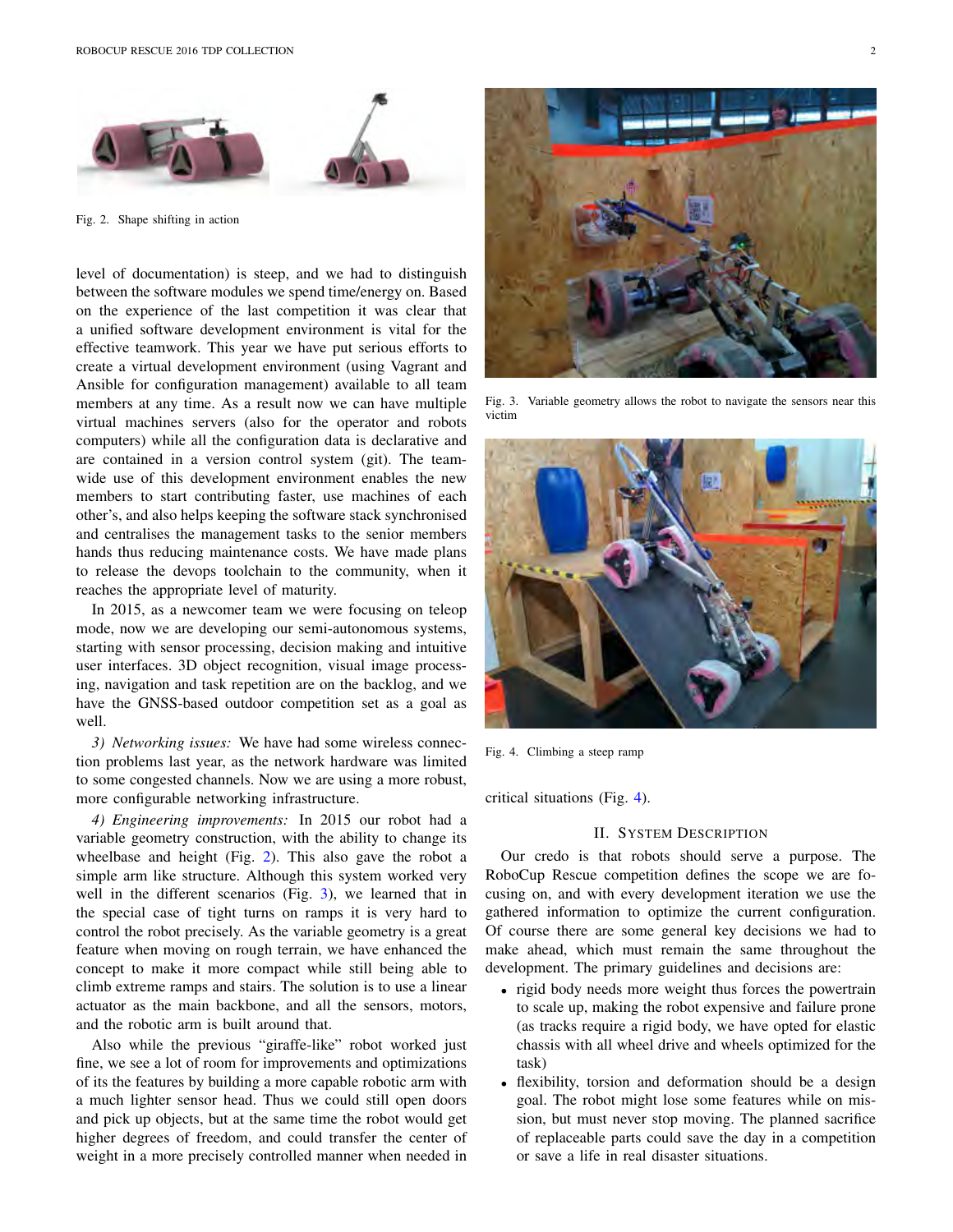- minimizing the static surface under the robot (if only moving parts could ever touch the terrain, the only constraints of movement are the traction, center of gravity and motor power)
- dynamic wheel configuration (that way the robot would always have a degree of freedom to move, even when some wheels do not have traction)
- keep everything simple. We are working hard to never add parts without a good reason and we are trying to keep the system complexity at the minimum
- there is a defined powertrain cascade: a planned series of graceful degradation in the wheel-gear-motor-esc-battery line. When stuck it is acceptable to lose a part from the wheels, or even lose a whole wheel, but it is not acceptable for a motor controller to fail at the maximum rated power consumption of the motors. So each part in the chain is more durable than the previous item, and this way the robot could still operate with reduced features
- every part must be accessible and repairable/replaceable on site: we try to avoid using very specialized manufacturing techniques and choose the simpler solutions, which we can replicate in the competition area in reasonable time
- as search and rescue robots are considered "expendable" in a disaster scenario, a cheaper solution for the same problem would give the ability to use more robots at the same time. So we are trying to use cheap off-the-shelf parts and avoiding the dependency on expensive sensors.
- we are developing the hardware in an agile environment (adopted from software development), so we do not spend months on cad and planning. Instead we iterate every week and we are planning and building proof-of-concept robots in a continuous pipeline, in order to validate the ideas. Then we apply the lessons in the next design phase and we test the next generation accordingly. This method allows us to always have working prototypes and parts thus not risking the not-being-ready-to-move situation a waterfall based project often results in.

## *A. Hardware*

The primary goal is to never get stuck. The all wheel drive construction with no other surface to touch the ground combined with the ability to change the wheelbase and move the center of mass gives the robot extreme maneuverability (Fig. 5). The second task is to learn how to efficiently drive/control this configuration to solve the tasks.

A *static wheel hub* design (Fig. 6) allows us to use larger wheels with double bearing and also to protect sensitive parts inside the rotating surface. With the ability of quick wheel replacement, the vehicle can always be adapted to specific terrains and challenges in minutes (Fig. 7).

For *motors and gears* we were using cheap off-the-shelf servos in the early prototypes last year, but after a few iterations we gave up as we calculated the speed and torque requirements to drive our large and exotic wheels in every situations. In 2015 we found the Banebots 256:1 planetary gears and their motors to match our needs perfectly and they worked so well, we will use them in 2016 too.



Fig. 5. The planned 2016 robot has a twisting body with an arm attached on one end



Fig. 6. Static wheel hub design



Fig. 7. Rolling through the stepfield

For high performance *on-board computing* we have decided to use an Odroid XU4 single board computer as it gives excellent computing power compared to its size. This versatile 8 core ARM-Linux computer runs a fully fledged ROS and has abilities to control the robot alone on autonomous missions.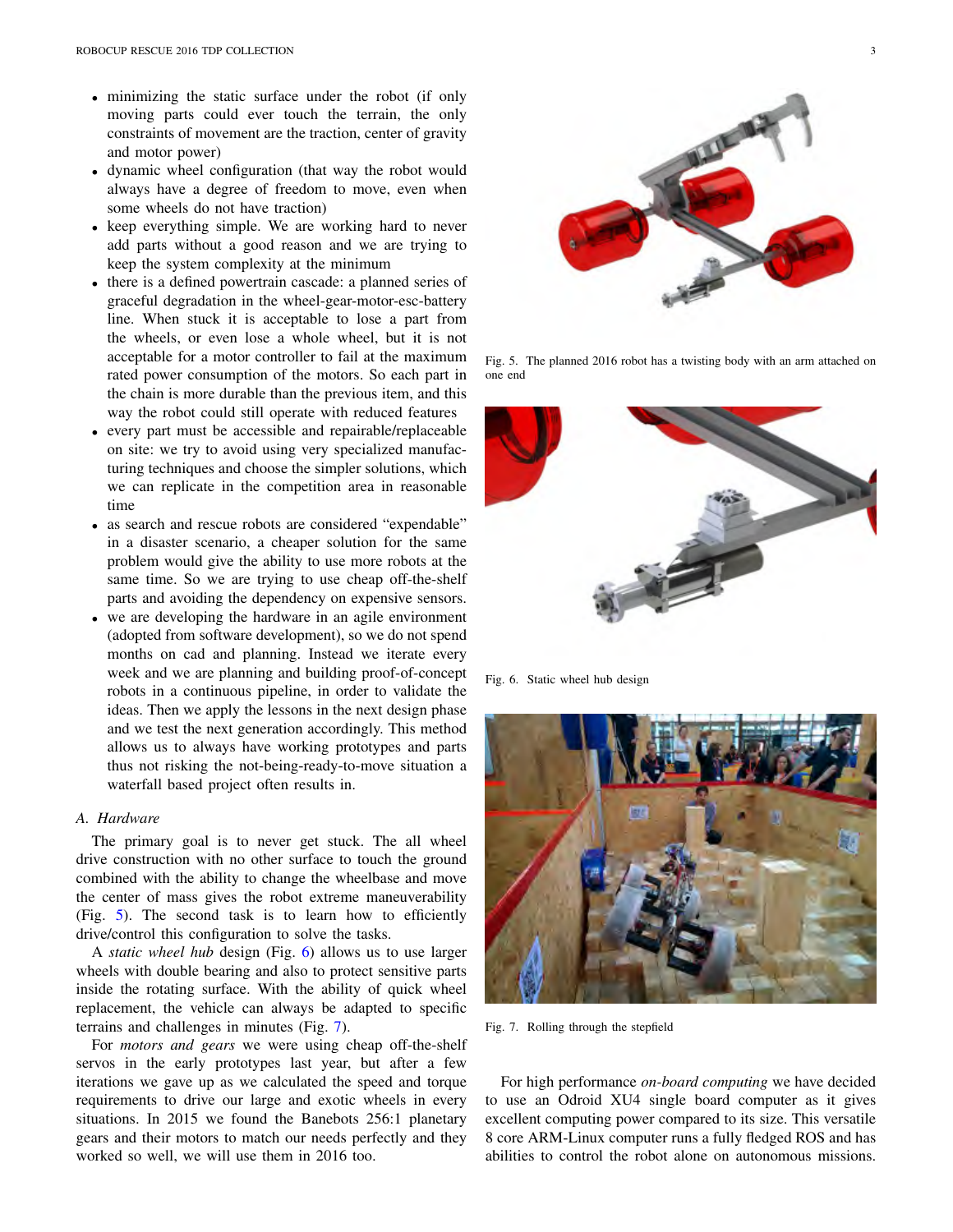

Fig. 8. RoboCup German Open 2015 Best in class manipulation 2nd place

In the case of resource exhaustion we are planning on decentralizing the robots processing to a number of computers, distributing the tasks and IO devices to dedicated hardware.

For *low-level operations* and where real-time operation is a requirement we use TI's Tiva-C ARM-Cortex M4 microcontroller. This excellent MCU has a great variety of hardware peripherals and is responsible for collecting data from various low-level sensors and also to command the drive motors. The communication between the Tiva and the Odroid is handled by the Rosserial ROS-package.

We have decided to use Lithium-Polymer high discharge *batteries* for their superb capacity/price ratio and as we have never had any issues with them. The total on-board capacity is 10 Ah providing the robot over 30 minutes of continuous operation in normal scenarios. We use several high-efficiency voltage converters to supply the adequate voltages/currents for each subsystem.

The 2015 "giraffe" robot (Fig. 9) had a freedom of 5 degrees to move the sensor head into correct position and orientation to examine the possible victims. Based on last year's experience, we are trying to give the robot lower profile while moving, so we opted for a base robot with a robotic arm (Fig. 10).

The *robotic arm* works like a crane with a rotating base and an extendable telescopic arm that has a lightweight pantilt sensor head and also actuated grippers to enable the robot to open doors, turn valves and solve various pick and place tasks (Fig. 10). Our replaceable head actuators enable us to optimize the robot for specific tasks in short time.

For *cameras in visible light range* we plan to use Sonys PS-Eye cameras which have a well deserved fame among developers for their excellent frame-rates and low-light sensitivity. Our choice for localization/navigation was an RP-Lidar, a simple yet effective laser scanner providing 5 Hz measurements in 5 meter range.

For outdoor missions our laser scanner data is fused together with the measurements of a u-blox M8T multi-GNSS receiver providing 10 Hz absolute positions. To achieve centimeterlevel accuracy we plan to establish a short-baseline RTK



Fig. 9. The variable geometry with a linear neck mechanism



Fig. 10. The arm has linear actuators, with grippers attached

system by operating a reference station in situ.

A structure.io *depth camera* gives us 3D perception abilities and it provides the information needed for detecting 3D structures, and movement. We will continue to use Flir's Lepton thermal camera sensor modules for their outstanding capabilities.

For *inertial measurements* and pose sensing the Invensense's MPU-6050 6-DOF IMU coupled with a Honeywell HMC-5983 compass are still top-notch devices in their categories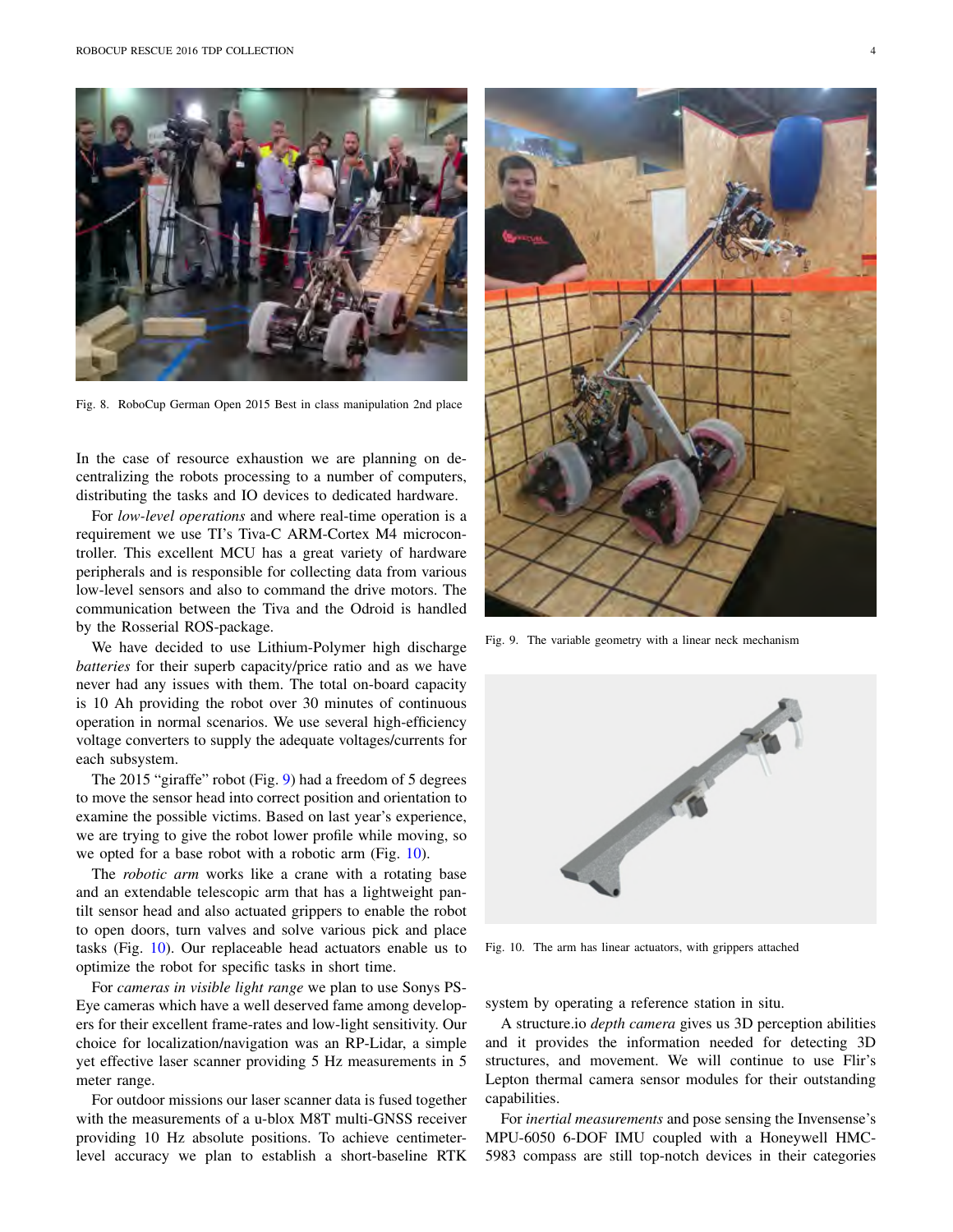

Fig. 11. Sensory head with thermal camera, RGB camera, depth camera and ultrasonic, CO2, inertial sensors



Fig. 12. Operator station RoboCup German Open 2015

despite their age.

Of course the robot also has some extra sensors/devices like microphone arrays, speakers, a CO2 and an air pressure sensor, and numerous robot state encoders/potentiometers built in. We primarily use the Tiva-C microcontroller boards to communicate with these low-level digital (over I2C and SPI) or analog devices, or USB for the higher level protocols.

Please see Tables ?? as well as Table III in the Appendix.

# *B. Software*

The general software framework in use is the open source Robot Operating System, ROS, version Indigo<sup>1</sup>.

For simulation our intention is to use Gazebo 4 simulation platform enabling us to quickly and easily test new design concepts and software features<sup>2</sup>.

1http://www.ros.org/ 2http://gazebosim.org/

For mapping we have decided to use the Hector SLAM module of ROS developed by Stefan Kohlbrecher and Johannes Meyer at TU Darmstadt<sup>3</sup>.

For GNSS positioning we have good experiences with Tomoji Takasus RTKLIB, an open source GNSS positioning software<sup>4</sup>.

For pose calculations using inertial sensors we use Sebastian Madgwicks open source implementation of Robert Mahonys DCM filter<sup>5</sup>. We have plans for developing an own-rolled EKF solution for sensor fusion using Matlab.

OpenCV is an excellent and proven tool for image processing and feature detection<sup>6</sup>.

The PCL (Point Cloud Library) contains routines for the manipulation of sets of discrete points, and allows the user to detect surfaces and predefined objects well<sup>7</sup>.

Please see Table IV in the Appendix.

# *C. Communication*

For communication between our hardware nodes not connected physically we plan to rely solely on TCP/IP communication over wireless 802.11ac compliant network devices running on 5 GHz channels. These equipments provide a great combination of reliability, bandwidth and cost. Being provided a private channel is a key for reliable communication in an environment of a robotics contest with noise levels making any radio communication barely eventual. When placing ROS nodes on computers our goal is to keep networking load at the minimum, so every computer should process the information of their connected sensors and just send the deducted information to the other interested parties. We have also developed a solution of a low overhead mission logging concept that collects the data required for re-enacting the missions while keeping network load minimum.

#### *D. Human-Robot Interface*

The human-robot interface is still under heavy development, there is not much we can disclose at the moment. However we have set the following design guidelines:

- the operator system/interface should be as simple as it could be (this also helps quick and easy deployment in rural/disaster areas)
- the operator system should actively and autonomously analyze and evaluate the incoming information thus offloading the operator by filtering information relevant to the actual situation

## III. APPLICATION

This section covers the practical aspects of our system.

<sup>3</sup>http://wiki.ros.org/hector\_slam 4http://www.rtklib.com

5http://www.x-io.co.uk/open-source-imu-and-ahrs-algorithms 6http://opencv.org/ 7http://pointclouds.org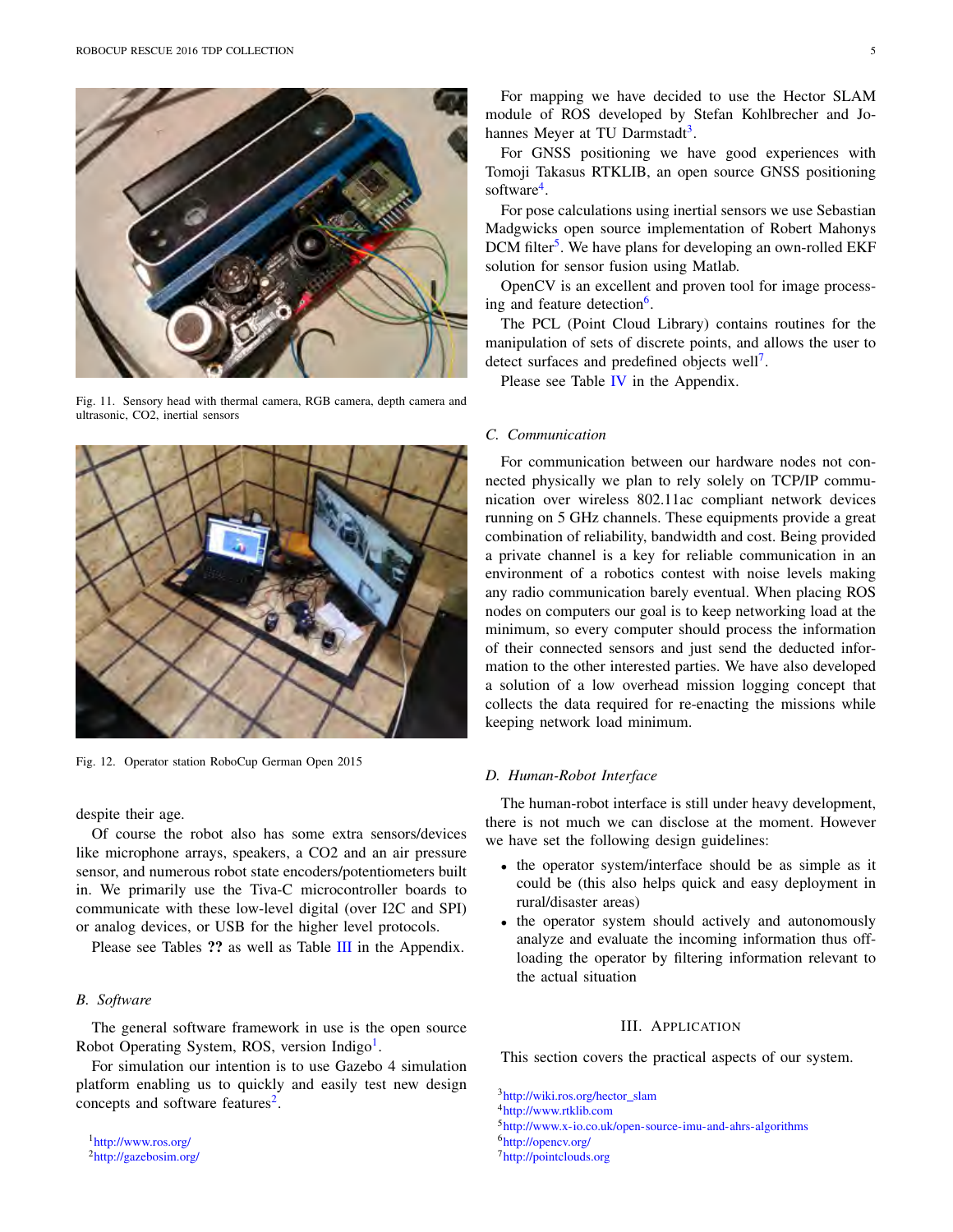#### *A. Set-up and Break-Down*

All our robots and operator station was designed with quick and easy deployment capabilities in mind. The typical set-up time for robots is under five minutes, the time requirement for the operator station is around ten minutes, so our complete system can achieve operational state in about 10 minutes (assuming the processes executed in parallel). We also have made efforts to let the robot and operator station work uninterrupted (even when replacing batteries), so no cold restart is required between missions at all.

The break-down process consists of steps with more or less the same time requirements. The overall break-down process should take no more than 5 minutes under normal circumstances.

#### *B. Mission Strategy*

Our intention is to develop a versatile robot being capable to compete successfully in all Robocup Rescue standard scenarios, but with the prioritized order of: mobility-manipulationautonomy. We believe that autonomy is a great feature to decrease the mental load of the operator (and to enable a single person to operate multiple robots). However, at disaster recovery the human decision making could save lives, so we strive to create a hybrid semi-autonomous solution that allows human and computer minds collaborate in a well-balanced and effective way.

## *C. Experiments*

For evaluating our robots' performance we have tried to replicate some of the key elements of the common mobility and perception tasks based on the NIST standard test meth- $\mathrm{ods}^8$ .

#### *D. Application in the Field*

While working on the development of RoboCup Rescue robots, our team members continuously learn new skills and apply those either in their academic, industrial or personal life. We are dedicated to share these experiences with the following young generations of engineers, so we have an educational/motivational mission, to give them reason to learn programming, to solder leds to a microcontroller, or to learn the math required for every applied scientific career path.

## IV. CONCLUSION

As a new RoboCup Team we do have a lot to learn, and we are still working hard to create a community in Hungary where robotics interested people can gather together. We believe that our efforts could bring industry, academia and elementary/high schools together, and create an accelerated path where applied science students could gain invaluable experience every day.

## APPENDIX A

# TEAM MEMBERS AND THEIR CONTRIBUTIONS

- Zoltán Abonyi embedded computing, robot operator
- Mátyás Borvendég electrical engineering, manufacturing
- Dávid Dudás mechanical engineering, 3D printing
	- Péter Gliga electrical engineering, manufacturing
- Gábor Guta computer vision, decision making
- László Jaskó **i o mechanical engineering**
- Péter Kopiás team lead, robot concept, software development
- Márton Krauter localization, inertial measurements, public relations
- Péter Maricza mechanical engineering, modelling • Miklós Márton software development, embedded
- computing
- Zoltán-Csaba Márton 3D perception, object recognition
- Imre Petrovszki electrical engineering, software development
- István Szikra systems integration, software development

# APPENDIX B CAD DRAWINGS

Please see Fig. 13 and 14, along with the earlier drawings.



Fig. 13. Rendered view of our CAD drawing



Fig. 14. Rendered close-up view of our arm